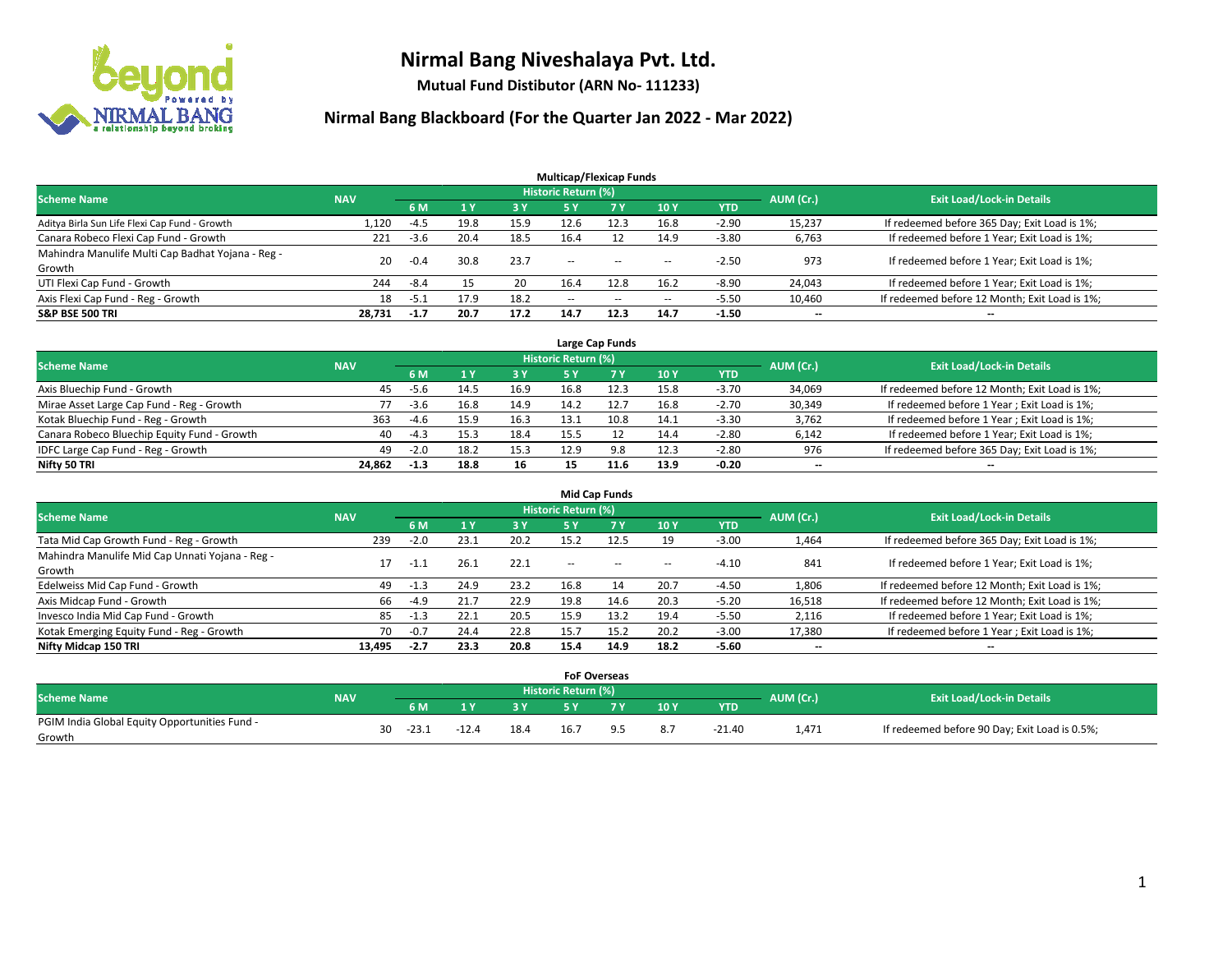

**Mutual Fund Distibutor (ARN No- 111233)**

| Large & Midcap                                 |                                 |        |      |      |                     |            |      |         |           |                                              |  |  |  |
|------------------------------------------------|---------------------------------|--------|------|------|---------------------|------------|------|---------|-----------|----------------------------------------------|--|--|--|
| <b>Scheme Name</b>                             |                                 |        |      |      | Historic Return (%) |            |      |         | AUM (Cr.) | <b>Exit Load/Lock-in Details</b>             |  |  |  |
|                                                | <b>NAV</b><br>6 M<br>3 Y<br>5 ۷ |        |      |      | 10Y                 | <b>YTD</b> |      |         |           |                                              |  |  |  |
| Mirae Asset Emerging Bluechip Fund - Growth    | 94                              | $-3.9$ | 20.6 | 21.6 | 17.9                | 17.7       | 23.4 | $-3.80$ | 21,084    | If redeemed before 1 Year; Exit Load is 1%;  |  |  |  |
| Canara Robeco Emerging Equities - Growth       | 157                             | $-4.0$ | 21.2 | 19.2 | 15.6                |            | 21.3 | -4.90   | 12,279    | If redeemed before 1 Year; Exit Load is 1%;  |  |  |  |
| HDFC Large and Mid Cap Fund - Growth           | 182                             | 0.3    | 24.8 | 17   | 13.4                |            | 12.6 | $-1.50$ | 5,369     | If redeemed before 1 Year; Exit Load is 1%;  |  |  |  |
| Kotak Equity Opportunities Fund - Reg - Growth | 193                             | $-2.1$ |      | 17.7 |                     |            | 16.1 | $-0.90$ | 8,803     | If redeemed before 1 Year; Exit Load is 1%;  |  |  |  |
| Tata Large & Mid Cap Fund - Reg - Growth       | 315                             | -4.8   | 12.7 | 16.7 | 13.1                | 10.7       | 15   | $-3.20$ | 2,766     | If redeemed before 365 Day; Exit Load is 1%; |  |  |  |
| NIFTY Large Midcap 250 TRI                     | 11.917                          | $-2.1$ | 21.4 | 18.5 | 15.1                | 13.4       | 16.4 | $-3.00$ | $- -$     | $- -$                                        |  |  |  |

| <b>Focused Funds</b>                                |            |        |      |      |                            |            |        |            |           |                                                 |  |  |  |
|-----------------------------------------------------|------------|--------|------|------|----------------------------|------------|--------|------------|-----------|-------------------------------------------------|--|--|--|
| <b>Scheme Name</b>                                  | <b>NAV</b> |        |      |      | <b>Historic Return (%)</b> |            |        |            | AUM (Cr.) | <b>Exit Load/Lock-in Details</b>                |  |  |  |
|                                                     |            | 6 M    |      | 3 Y  |                            | <b>7 Y</b> | 10Y    | <b>YTD</b> |           |                                                 |  |  |  |
| Axis Focused 25 Fund - Growth                       | 43         | -9.3   |      |      | 15.7                       |            | $\sim$ | $-6.60$    | 19,278    | If redeemed before 12 Month; Exit Load is 1%;   |  |  |  |
| Nippon India Focused Equity Fund - Reg - Growth     | 76         | $-0.8$ | 17.8 | 17.7 | 13.7                       |            | 18.3   | 0.60       | 5,630     | If redeemed before 12 Months ; Exit Load is 1%; |  |  |  |
| ICICI Prudential Focused Equity Fund - Ret - Growth | 48         | $-0.9$ | 22.1 | 17.3 | 12.8                       | 10.4       | 13.4   | $-2.00$    | 2,803     | If redeemed before 1 Year; Exit Load is 1%;     |  |  |  |
| SBI Focused Equity Fund - Growth                    | 231        | $-3.6$ | 23.7 | 18.9 | 17.2                       |            | 18.2   | $-7.90$    | 23.542    | If redeemed before 1 Year; Exit Load is 1%;     |  |  |  |
| <b>S&amp;P BSE 500 TRI</b>                          | 28.731     | $-1.7$ | 20.7 | 17.2 | 14.7                       | 12.3       | 14.7   | $-1.50$    | $- -$     | $\overline{\phantom{a}}$                        |  |  |  |

|                                            | <b>Small Cap Funds</b> |     |      |                            |      |      |        |            |           |                                               |  |  |  |  |
|--------------------------------------------|------------------------|-----|------|----------------------------|------|------|--------|------------|-----------|-----------------------------------------------|--|--|--|--|
| <b>Scheme Name</b>                         | <b>NAV</b>             |     |      | <b>Historic Return (%)</b> |      |      |        |            | AUM (Cr.) | <b>Exit Load/Lock-in Details</b>              |  |  |  |  |
|                                            |                        | 6 M |      | 3 Y                        | 5 Y  |      | 10 Y   | <b>YTD</b> |           |                                               |  |  |  |  |
| Axis Small Cap Fund - Reg - Growth         | 60                     | 2.1 | 38.6 | 29.9                       | 20.9 | 17.3 | $\sim$ | $-3.50$    | 8,263     | If redeemed before 12 Month; Exit Load is 1%; |  |  |  |  |
| Kotak Small Cap Fund - Reg - Growth        | 159                    | 0.2 | 35.1 | 31                         | 18.8 |      | 20.7   | $-4.90$    | 6,660     | If redeemed before 1 Year; Exit Load is 1%;   |  |  |  |  |
| Nippon India Small Cap Fund - Reg - Growth | 83                     | 2.1 | 41.2 | 27.7                       | 20.1 |      | 24.9   | $-4.90$    | 17,775    | If redeemed before 1 Month; Exit Load is 1%;  |  |  |  |  |
| DSP Small Cap Fund - Reg - Growth          | 109                    | 4.4 | 38.1 | 25.7                       | 14.3 |      | 21.9   | $-3.40$    | 8,088     | If redeemed before 12 Month; Exit Load is 1%; |  |  |  |  |
| SBI Small Cap Fund - Growth                | 101                    | 2.3 | 27.1 | 25.5                       | 20.3 | 19.2 | 25     | $-4.00$    | 10,962    | If redeemed before 1 Year; Exit Load is 1%;   |  |  |  |  |
| Nifty Smallcap 250 TRI                     | 11.481                 | 0.2 | 33.4 | 21.4                       | 12.4 | 12.3 | 15.9   | $-5.50$    | $- -$     | $- -$                                         |  |  |  |  |

| ELSS Schemes (Tax Saving u/s 80-C)           |            |        |      |                            |      |        |        |            |                          |                                  |  |  |  |
|----------------------------------------------|------------|--------|------|----------------------------|------|--------|--------|------------|--------------------------|----------------------------------|--|--|--|
| <b>Scheme Name</b>                           | <b>NAV</b> |        |      | <b>Historic Return (%)</b> |      |        |        |            | AUM (Cr.)                | <b>Exit Load/Lock-in Details</b> |  |  |  |
|                                              |            | 6 M    |      | 3 Y                        |      |        | 10Y    | <b>YTD</b> |                          |                                  |  |  |  |
| Axis Long Term Equity Fund - Growth          | 69         | -9.9   | 11.7 | 16.6                       | 15.1 |        | 18.7   | $-7.00$    | 31,208                   | Nil                              |  |  |  |
| Canara Robeco Equity Tax Saver Fund - Growth | 112        | -3.4   | 18.9 | 20.5                       | 17.3 | 12.8   | 15.9   | -4.40      | 3,218                    | Nil                              |  |  |  |
| Kotak Tax Saver Fund - Reg - Growth          |            | 0.4    | 21.8 | 18.1                       | 14   |        | 15.2   | $-0.80$    | 2,415                    | Nil                              |  |  |  |
| Invesco India Tax Plan - Growth              | 80         | $-3.7$ |      | 16.3                       | 14.3 |        | 16.6   | $-6.00$    | 1,797                    | Nil                              |  |  |  |
| Mirae Asset Tax Saver Fund - Reg - Growth    | 30         | $-3.5$ | 19   | 20.2                       | 17.9 | $\sim$ | $\sim$ | $-3.30$    | 10,802                   | Nil                              |  |  |  |
| <b>S&amp;P BSE 200</b>                       | 7,451      | $-2.1$ | 18.5 | 15.5                       | 13.4 | 10.8   | 13.2   | $-1.10$    | $\overline{\phantom{a}}$ | $\overline{\phantom{a}}$         |  |  |  |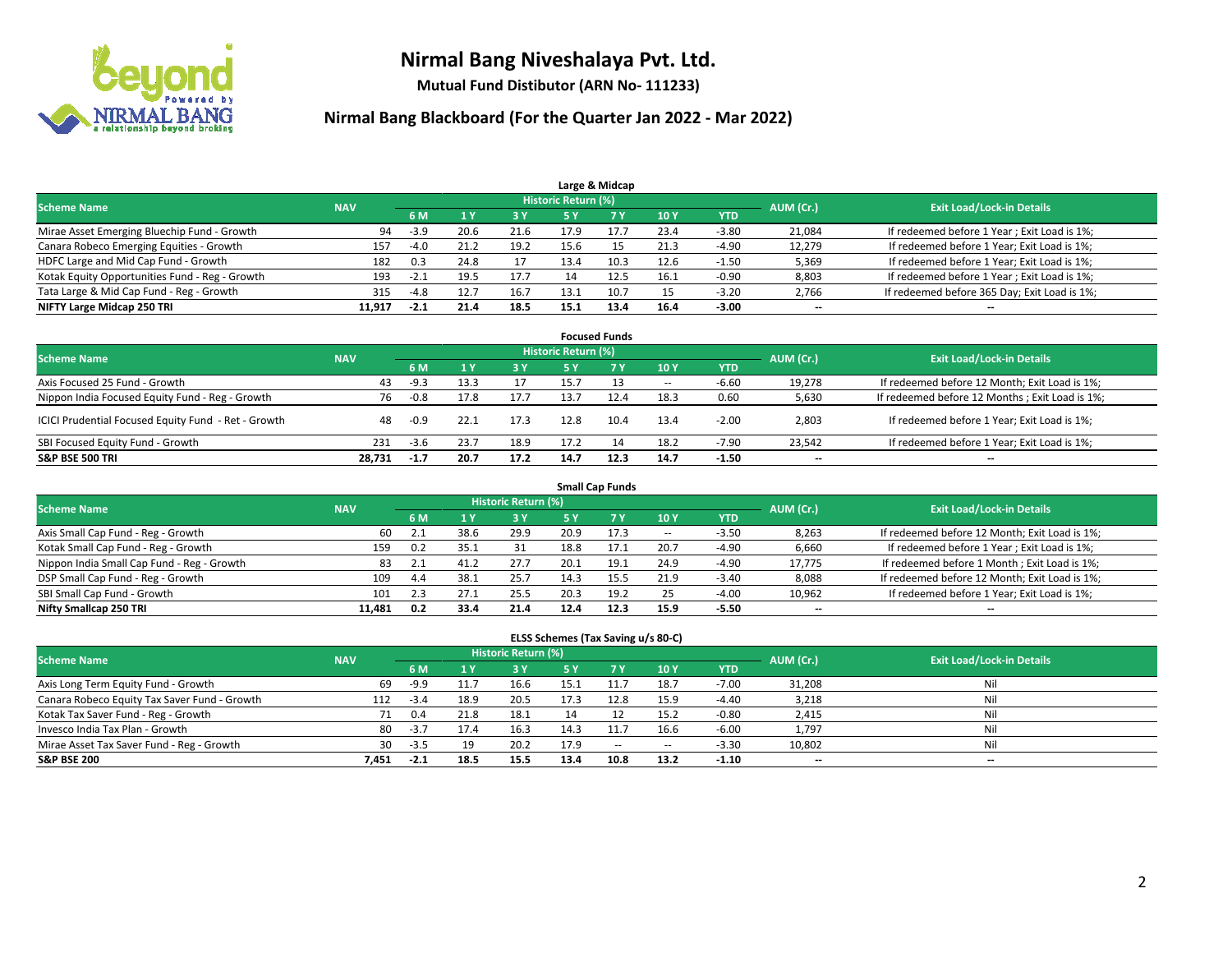

**Mutual Fund Distibutor (ARN No- 111233)**

| <b>Solution Oriented</b>                                  |            |        |                |                     |           |           |      |            |           |                                               |  |  |  |
|-----------------------------------------------------------|------------|--------|----------------|---------------------|-----------|-----------|------|------------|-----------|-----------------------------------------------|--|--|--|
| <b>Scheme Name</b>                                        | <b>NAV</b> |        |                | Historic Return (%) |           |           |      |            | AUM (Cr.) | <b>Exit Load/Lock-in Details</b>              |  |  |  |
|                                                           |            | 6 M    | 1 <sup>Y</sup> | 3 Y                 | <b>5Y</b> | <b>7Y</b> | 10Y  | <b>YTD</b> |           |                                               |  |  |  |
| <b>HDFC Childrens Gift Fund</b>                           | 182        | $-1.5$ | 17.6           | 14.7                | 13.1      | 11.4      | 15   | $-1.90$    | 5,204     | Nil                                           |  |  |  |
| Tata Retirement Savings Fund - Moderate Plan - Reg        | 42         | $-5.3$ | 11.9           | 11.8                | 11.1      | 10.4      | 14.7 | $-4.70$    | 1,535     | If redeemed before 61 Month; Exit Load is 1%; |  |  |  |
| Tata Retirement Savings Fund - Progressive Plan -<br>Reg  | 41         | $-7.6$ | 11.8           | 12.7                | 12.1      | 11.1      | 14.4 | $-6.30$    | 1,153     | If redeemed before 61 Month; Exit Load is 1%; |  |  |  |
| Tata Retirement Savings Fund - Reg - Conservative<br>Plan | 25         | $-1.7$ | 5.9            | 7.8                 | 7.3       | 7.6       | 9    | $-1.40$    | 185       | If redeemed before 61 Month; Exit Load is 1%; |  |  |  |
| <b>S&amp;P BSE 200</b>                                    | 7,451      | $-2.1$ | 18.5           | 15.5                | 13.4      | 10.8      | 13.2 | $-1.10$    | --        | --                                            |  |  |  |

| <b>Index Fund</b>                                             |            |        |                |                            |        |                |                          |            |                          |                                               |  |  |  |  |
|---------------------------------------------------------------|------------|--------|----------------|----------------------------|--------|----------------|--------------------------|------------|--------------------------|-----------------------------------------------|--|--|--|--|
| <b>Scheme Name</b>                                            | <b>NAV</b> |        |                | <b>Historic Return (%)</b> |        |                |                          |            | AUM (Cr.)                | <b>Exit Load/Lock-in Details</b>              |  |  |  |  |
|                                                               |            | 6 M    | 1 <sub>Y</sub> | 3 Y                        | 5 Y    | 7 <sub>V</sub> | 10Y                      | <b>YTD</b> |                          |                                               |  |  |  |  |
| HDFC Index Fund-NIFTY 50 Plan                                 | 160        | $-1.5$ | 18.2           | 15.3                       | 14.3   | 11.1           | 13.3                     | $-0.30$    | 4,812                    | If redeemed before 3 Day; Exit Load is 0.25%; |  |  |  |  |
| ICICI Prudential Nifty Next 50 Index Fund - Growth            | 36         | $-4.7$ | 20.2           | 13.4                       | 10.5   | 10.9           | 14.7                     | $-2.70$    | 1,919                    | Nil                                           |  |  |  |  |
| Motilal Oswal Nifty Midcap 150 Index Fund - Reg -<br>Growth   | 19         | $-3.2$ | 21.4           | $\sim$                     | $\sim$ | $\sim$         | $\overline{\phantom{a}}$ | $-5.80$    | 461                      | If redeemed before 15 Day; Exit Load is 1%;   |  |  |  |  |
| Motilal Oswal Nifty Smallcap 250 Index Fund - Reg -<br>Growth | 20         | $-0.6$ | 30.7           | $\sim$                     | $-$    |                | $\overline{\phantom{a}}$ | $-5.70$    | 241                      | If redeemed before 15 Day; Exit Load is 1%;   |  |  |  |  |
| UTI Nifty Index Fund - Growth                                 | 115        | $-1.5$ | 18.4           | 15.6                       | 14.5   | 11.2           | 13.5                     | $-0.30$    | 6,135                    | Nil                                           |  |  |  |  |
| Nifty 50 TRI                                                  | 24,862     | $-1.3$ | 18.8           | 16                         | 15     | 11.6           | 13.9                     | $-0.20$    | $\overline{\phantom{a}}$ | $\overline{\phantom{a}}$                      |  |  |  |  |

| <b>Contra/Value Fund</b>                |            |        |      |                            |      |      |      |         |           |                                              |  |  |  |
|-----------------------------------------|------------|--------|------|----------------------------|------|------|------|---------|-----------|----------------------------------------------|--|--|--|
| <b>Scheme Name</b>                      | <b>NAV</b> |        |      | <b>Historic Return (%)</b> |      |      |      |         | AUM (Cr.) | <b>Exit Load/Lock-in Details</b>             |  |  |  |
|                                         |            | 6 M    |      | 73 Y                       |      | 7 Y  | 10Y  | YTD     |           |                                              |  |  |  |
| Invesco India Contra Fund - Growth      | 75.        | $-2.4$ |      | 15.8                       | 14.9 | 12.9 | 17.2 | $-3.10$ | 8,203     | If redeemed before 1 Year; Exit Load is 1%;  |  |  |  |
| IDFC Sterling Value Fund - Reg - Growth | 87         | 4.1    | 35.7 | 19.4                       |      |      | 17.1 | $-3.30$ | 4,268     | If redeemed before 365 Day; Exit Load is 1%; |  |  |  |
| SBI Contra Fund - Growth                | 197        | 2.0    | 28.2 | 22                         |      |      | 14.3 | $-2.80$ | 3,773     | If redeemed before 1 Year; Exit Load is 1%;  |  |  |  |
| UTI Value Opportunities Fund - Growth   | 98         | $-2.5$ | 18.4 | 17.2                       | 13.8 | 9.9  | 13.2 | $-2.10$ | 6,384     | If redeemed before 1 Year; Exit Load is 1%;  |  |  |  |
| <b>S&amp;P BSE 500 TRI</b>              | 28,731     | $-1.7$ | 20.7 | 17.2                       | 14.7 | 12.3 | 14.7 | $-1.50$ | $-$       | $- -$                                        |  |  |  |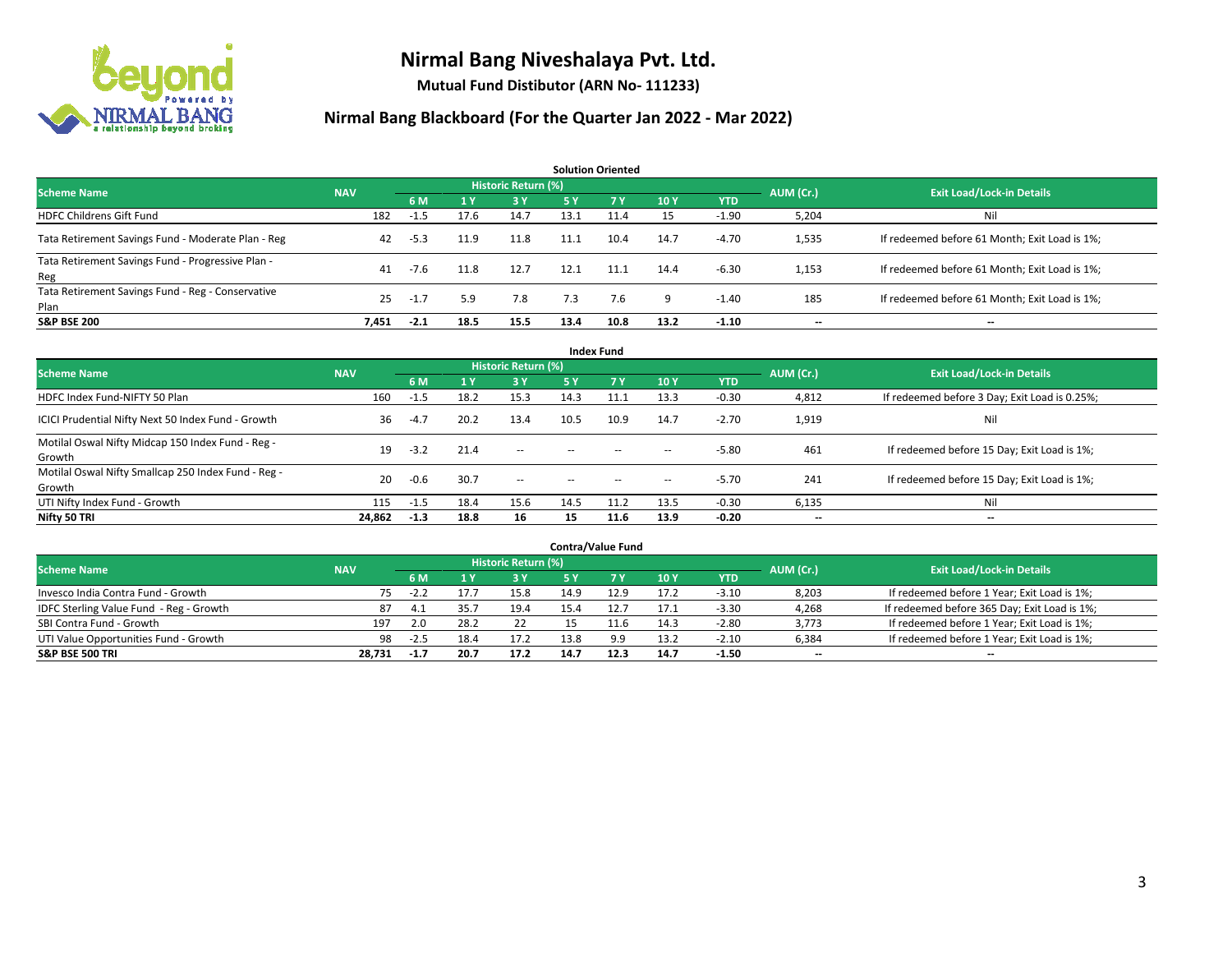

**Mutual Fund Distibutor (ARN No- 111233)**

| Sector/Thematic                                                           |            |        |      |                     |                          |      |      |            |                          |                                              |  |  |
|---------------------------------------------------------------------------|------------|--------|------|---------------------|--------------------------|------|------|------------|--------------------------|----------------------------------------------|--|--|
| <b>Scheme Name</b>                                                        | <b>NAV</b> |        |      | Historic Return (%) |                          |      |      |            | AUM (Cr.)                | <b>Exit Load/Lock-in Details</b>             |  |  |
|                                                                           |            | 6 M    | 1Y   | 3 Y                 | <b>5Y</b>                | 7Y   | 10Y  | <b>YTD</b> |                          |                                              |  |  |
| Aditya Birla Sun Life PSU Equity Fund - Reg - Growth                      | 14         | 5.9    | 27.8 | $\sim$ $-$          |                          |      | -    | 7.00       | 894                      | If redeemed before 30 Day; Exit Load is 1%;  |  |  |
| Canara Robeco Consumer Trends Fund - Reg -<br>Growth                      | 64         | $-4.1$ | 15.3 | 18.2                | 15.9                     | 13.7 | 17.3 | $-4.00$    | 757                      | If redeemed before 1 Year: Exit Load is 1%:  |  |  |
| Edelweiss Recently Listed IPO Fund - Reg - Growth                         | 18         | $-8.8$ | 22.9 | 28.8                | $\overline{\phantom{a}}$ |      | --   | $-11.70$   | 979                      | If redeemed before 180 Day; Exit Load is 2%; |  |  |
| Mirae Asset Great Consumer Fund - Growth                                  | 53         | $-3.3$ | 21.1 | 15.5                | 16.1                     | 13.1 | 17.1 | $-3.20$    | 1,585                    | If redeemed before 1 Year; Exit Load is 1%;  |  |  |
| <b>ICICI Prudential Technology Fund - Growth</b>                          | 160        | 0.5    | 46.3 | 40.2                | 31.5                     | 20.9 | 24.2 | $-7.90$    | 8,184                    | If redeemed before 15 Day; Exit Load is 1%;  |  |  |
| Nippon India Pharma Fund - Reg - Growth                                   | 289        | $-8.1$ | 18.8 | 24.3                | 16                       | 11.2 | 18.3 | $-8.00$    | 4,750                    | If redeemed before 1 Month; Exit Load is 1%; |  |  |
| BNP Paribas India Consumption Fund - Reg - Growth                         | #N/A       | #N/A   | #N/A | #N/A                | #N/A                     | #N/A | #N/A | #N/A       | #N/A                     | #N/A                                         |  |  |
| ICICI Prudential Banking and Financial Services Fund -<br>Retail - Growth | 81         | $-6.6$ | 9.6  | 8                   | 9.8                      | 11.4 | 16.7 | $-0.80$    | 4,122                    | If redeemed before 15 Day; Exit Load is 1%;  |  |  |
| <b>S&amp;P BSE 500 TRI</b>                                                | 28,731     | $-1.7$ | 20.7 | 17.2                | 14.7                     | 12.3 | 14.7 | $-1.50$    | $\overline{\phantom{a}}$ | $\overline{\phantom{a}}$                     |  |  |

| <b>Dynamic Asset Allocation Funds</b>            |            |        |      |                     |                          |                          |                          |            |           |                                               |  |  |  |
|--------------------------------------------------|------------|--------|------|---------------------|--------------------------|--------------------------|--------------------------|------------|-----------|-----------------------------------------------|--|--|--|
| <b>Scheme Name</b>                               | <b>NAV</b> |        |      | Historic Return (%) |                          |                          |                          |            | AUM (Cr.) | <b>Exit Load/Lock-in Details</b>              |  |  |  |
|                                                  |            | 6 M    |      | $-3Y$               | <b>5 Y</b>               | 7 <sub>V</sub>           | 10Y                      | <b>YTD</b> |           |                                               |  |  |  |
| ICICI Prudential Balanced Advantage Fund - Reg - |            |        |      | 12                  | 10.4                     |                          |                          |            |           |                                               |  |  |  |
| Growth                                           | 49         | 2.1    | 11.4 |                     |                          | 9.8                      | 13                       | 0.70       | 38,606    | If redeemed before 1 Year; Exit Load is 1%;   |  |  |  |
| Nippon India Balanced Advantage Fund - Reg -     |            |        |      | 10.1                | 9.5                      |                          |                          |            |           |                                               |  |  |  |
| Growth                                           | 120        | -1.5   | 9.8  |                     |                          | 8.2                      | 12.2                     | $-1.10$    | 5,735     | If redeemed before 12 Month; Exit Load is 1%; |  |  |  |
| Tata Balanced Advantage Fund - Reg - Growth      | 15         | 0.7    | 11.6 | 12.8                | $\sim$                   |                          | $\overline{\phantom{a}}$ | 0.30       | 4.448     | If redeemed before 90 Day; Exit Load is 1%;   |  |  |  |
| Edelweiss Balanced Advantage Fund - Growth       | 36         | $-1.2$ | 12.8 | 15.3                | 12.3                     | 9.5                      | 11.7                     | $-1.10$    | 7,472     | If redeemed before 365 Day; Exit Load is 1%;  |  |  |  |
| Kotak Balanced Advantage Fund - Reg - Growth     | 14         | $-0.8$ |      | 11.5                | $\overline{\phantom{a}}$ | $\overline{\phantom{a}}$ | $\overline{\phantom{a}}$ | $-1.00$    | 13,064    | If redeemed before 1 Year; Exit Load is 1%;   |  |  |  |
| NIFTY 50 Hybrid Composite Debt 65:35 Index       | 14.569     | $-0.4$ | 14.4 | 14.3                | 12.9                     | 10.8                     | 12.4                     | 0.10       | $- -$     | $\overline{\phantom{a}}$                      |  |  |  |

| <b>Hybrid Aggressive</b>                        |            |        |      |                     |      |       |                          |            |           |                                               |  |  |  |
|-------------------------------------------------|------------|--------|------|---------------------|------|-------|--------------------------|------------|-----------|-----------------------------------------------|--|--|--|
| <b>Scheme Name</b>                              | <b>NAV</b> |        |      | Historic Return (%) |      |       |                          |            | AUM (Cr.) | <b>Exit Load/Lock-in Details</b>              |  |  |  |
|                                                 |            | 6 M    |      | <b>3Y</b>           | 5 Y  |       | 10Y                      | <b>YTD</b> |           |                                               |  |  |  |
| Canara Robeco Equity Hybrid Fund - Growth       | 241        | $-2.7$ | 14.6 | 15.5                | 13.3 |       | 14.5                     | $-2.30$    | 7,387     | If redeemed before 1 Year; Exit Load is 1%;   |  |  |  |
| DSP Equity & Bond Fund - Growth                 | 227        | $-5.3$ | 12.4 | 15                  | 11.8 |       | 13.2                     | $-4.70$    | 7,305     | If redeemed before 12 Month; Exit Load is 1%; |  |  |  |
| SBI Equity Hybrid Fund - Growth                 | 203        | $-0.2$ | 17.5 | 15.3                | 13.5 |       | 15.7                     | $-0.20$    | 48,845    | If redeemed before 12 Month; Exit Load is 1%; |  |  |  |
| Mirae Asset Hybrid - Equity Fund - Reg - Growth | 22         | $-2.4$ | 14.7 | 13.9                | 12.7 | $- -$ | $\overline{\phantom{a}}$ | $-2.10$    | 6,403     | If redeemed before 1 Year; Exit Load is 1%;   |  |  |  |
| NIFTY 50 Hybrid Composite Debt 65:35 Index      | 14.569     | -0.4   | 14.4 | 14.3                | 12.9 | 10.8  | 12.4                     | 0.10       | $- -$     | --                                            |  |  |  |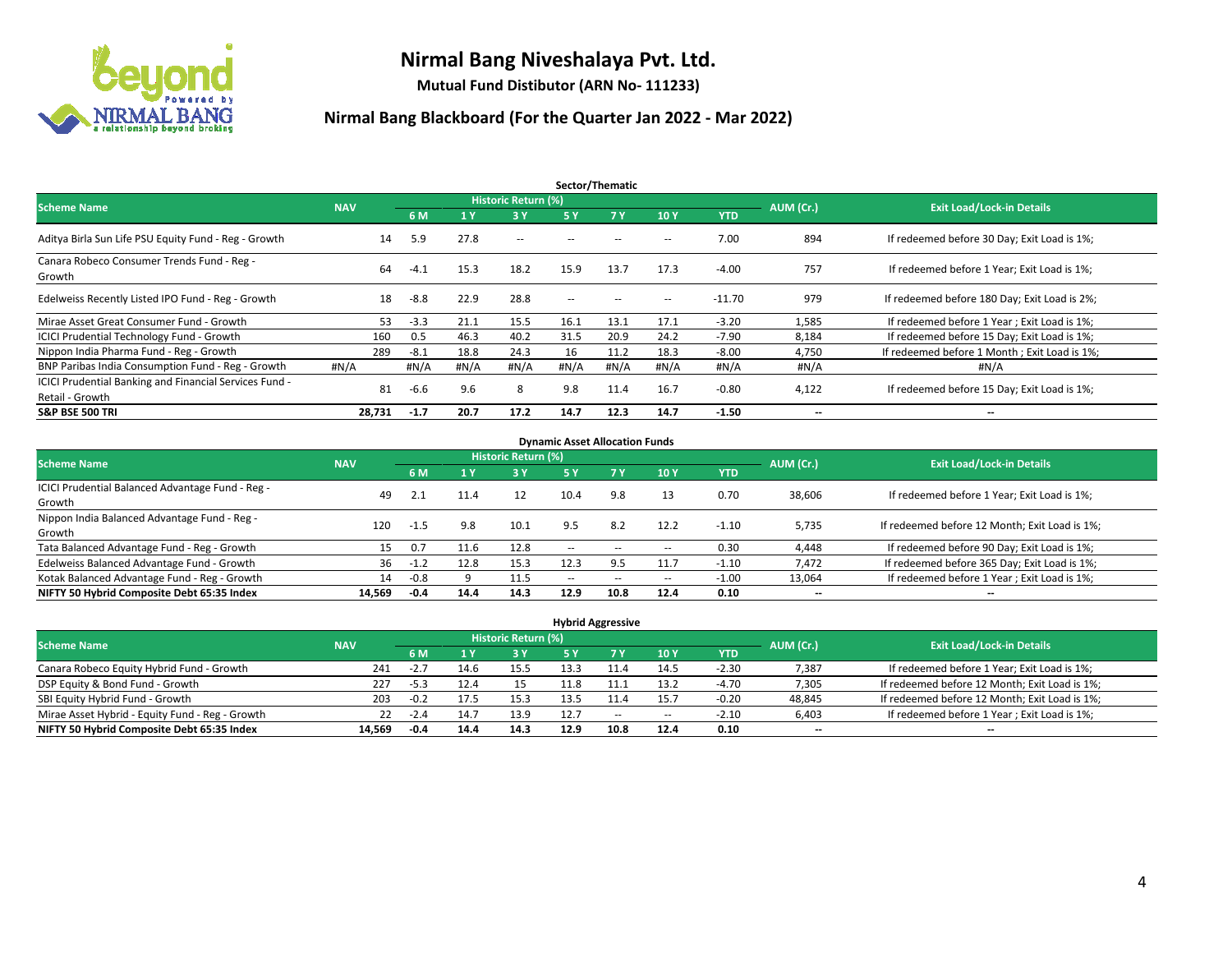

**Mutual Fund Distibutor (ARN No- 111233)**

| <b>Multi-Asset Allocation Funds</b>                |            |        |      |                            |               |      |                          |            |                          |                                               |  |  |  |
|----------------------------------------------------|------------|--------|------|----------------------------|---------------|------|--------------------------|------------|--------------------------|-----------------------------------------------|--|--|--|
| <b>Scheme Name</b>                                 | <b>NAV</b> |        |      | <b>Historic Return (%)</b> |               |      |                          |            | AUM (Cr.)                | <b>Exit Load/Lock-in Details</b>              |  |  |  |
|                                                    |            | 6 M    |      | <b>3 Y</b>                 | 5 Y           | 7 Y. | 10Y                      | <b>YTD</b> |                          |                                               |  |  |  |
| HDFC Multi - Asset Fund - Growth                   | 47         | 0.3    |      | 14.1                       | 10.4          | 9.6  | 10.3                     | $-1.40$    | 1,438                    | If redeemed before 12 Month; Exit Load is 1%; |  |  |  |
| Nippon India Multi Asset Fund - Reg - Growth       | 13         |        | 16.3 | $\sim$                     | $\sim$ $\sim$ | $-$  | $\sim$                   | $-0.30$    | 1,170                    | If redeemed before 1 Year; Exit Load is 1%;   |  |  |  |
| Tata Multi Asset Opportunities Fund - Reg - Growth | 16         | 2.2    | 17.2 | $\sim$                     | $\sim$        | $-$  | $\overline{\phantom{a}}$ | 0.70       | 1,269                    | If redeemed before 365 Day; Exit Load is 1%;  |  |  |  |
| NIFTY 50 Hybrid Composite Debt 65:35 Index         | 14.569     | $-0.4$ | 14.4 | 14.3                       | 12.9          | 10.8 | 12.4                     | 0.10       | $\overline{\phantom{a}}$ | --                                            |  |  |  |

|                                               |            |      |      |                            |      | Gold |     |            |           |                                                                  |
|-----------------------------------------------|------------|------|------|----------------------------|------|------|-----|------------|-----------|------------------------------------------------------------------|
| <b>Scheme Name</b>                            | <b>NAV</b> |      |      | <b>Historic Return (%)</b> |      |      |     |            | AUM (Cr.) | <b>Exit Load/Lock-in Details</b>                                 |
|                                               |            | 6 M  |      | 3 Y                        | ς γ  |      | 10Y | <b>YTD</b> |           |                                                                  |
| <b>HDFC Gold Fund - Growth</b>                | 16         | 9.8  |      | 16                         |      | 8.7  | 4.8 | 6.50       | 1,330     | If redeemed before 6 Months; Exit Load is 2%; If redeemed bet. 6 |
|                                               |            |      |      |                            |      |      |     |            |           | Months to 12 Months; Exit Load is 1%;                            |
| Kotak Gold Fund - Reg - Growth                | 21         | 8.4  |      | 15.8                       |      | 8.9  | 4.8 | 5.10       | 1,224     | If redeemed before 1 Year; Exit Load is 1%;                      |
| Nippon India Gold Savings Fund - Reg - Growth | 21         | 9.7  |      | 15.9                       | 10.7 | 8.6  | 4.7 | 6.50       | 1,449     | If redeemed before 15 Day; Exit Load is 1%;                      |
| <b>Prices of Gold</b>                         | 51.371     | 11.2 | 14.8 | 17.4                       | 12.5 | 10.4 | 6.4 | 7.20       | $- -$     | $\overline{\phantom{a}}$                                         |

| <b>Arbitrage Fund</b>                      |            |           |                                  |     |     |  |  |     |            |        |                                                 |  |  |
|--------------------------------------------|------------|-----------|----------------------------------|-----|-----|--|--|-----|------------|--------|-------------------------------------------------|--|--|
| <b>Scheme Name</b>                         | <b>NAV</b> | AUM (Cr.) | <b>Exit Load/Lock-in Details</b> |     |     |  |  |     |            |        |                                                 |  |  |
|                                            |            |           | 1 M                              | : M | 6 M |  |  | 3Y  | <b>YTD</b> |        |                                                 |  |  |
| IDFC Arbitrage Fund - Reg - Growth         |            | 26        |                                  |     | 3.2 |  |  | 4.3 | 3.50       | 5,413  | If redeemed before 1 Month; Exit Load is 0.25%; |  |  |
| Kotak Equity Arbitrage Fund - Reg - Growth |            | 30        | -1.9                             |     | 3.7 |  |  | 4.7 | 4.10       | 25,208 | If redeemed before 30 Day; Exit Load is 0.25%;  |  |  |
| Tata Arbitrage Fund - Reg - Growth         |            |           |                                  |     | 2.9 |  |  | 4.9 | 3.40       | 11.179 | If redeemed before 30 Day; Exit Load is 0.25%;  |  |  |
| Nippon India Arbitrage Fund - Reg - Growth |            |           |                                  |     | 3.6 |  |  | 4.6 | 3.70       | 11,509 | If redeemed before 1 Month; Exit Load is 0.25%; |  |  |

|                                                     |                          |     |     |                            |     | <b>Overnight Fund</b> |                          |                 |                          |                                  |
|-----------------------------------------------------|--------------------------|-----|-----|----------------------------|-----|-----------------------|--------------------------|-----------------|--------------------------|----------------------------------|
| <b>Scheme Name</b>                                  | <b>NAV</b>               |     |     | <b>Historic Return (%)</b> |     |                       | <b>YTM</b>               | Avg             | AUM (Cr.)                | <b>Exit Load/Lock-in Details</b> |
|                                                     |                          | 1W  | 2 W | 1 M                        | 3 M | 1Y                    |                          | <b>Maturity</b> |                          |                                  |
| Aditya Birla Sun Life Overnight Fund - Reg - Growth | 1.143                    | 3.1 | 3.2 | 3.2                        | 3.3 | 3.2                   | 3.24                     | $\mathbf{0}$    | 11,089                   | Nil                              |
| IDFC Overnight Fund - Reg - Growth                  | 1,128                    | 3.2 | 3.2 | 3.2                        | 3.3 | 3.2                   | 3.28                     | 0.01            | 2,615                    | Nil                              |
| Tata Overnight Fund - Reg - Growth                  | 1,117                    | 3.1 |     | 3.2                        | 3.3 |                       | 3.24                     | 0.01            | 1,450                    | Nil                              |
| Nippon India Overnight Fund - Reg - Growth          | 114                      | 3.2 | 3.3 | 3.2                        |     |                       | 3.26                     | 0.01            | 10,603                   | Nil                              |
| <b>CRISIL Liquid Fund Index</b>                     | $\overline{\phantom{a}}$ | 4.4 | 4.1 | 3.8                        | 3.8 | 3.7                   | $\overline{\phantom{a}}$ | $- -$           | $\overline{\phantom{a}}$ | $-$                              |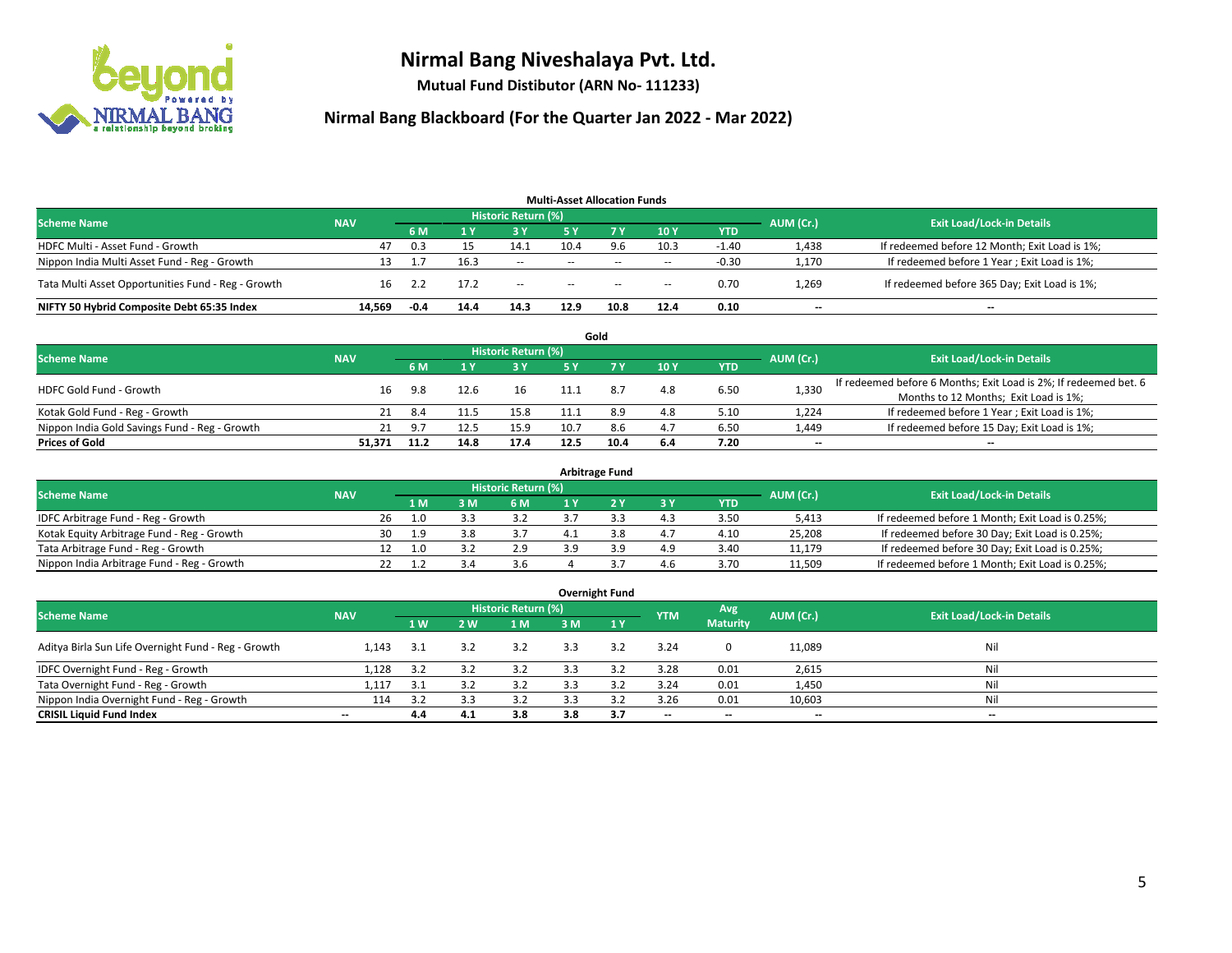

**Mutual Fund Distibutor (ARN No- 111233)**

| <b>Liquid Funds</b>                              |                          |                |     |                            |     |     |                          |                          |           |                                  |  |  |  |
|--------------------------------------------------|--------------------------|----------------|-----|----------------------------|-----|-----|--------------------------|--------------------------|-----------|----------------------------------|--|--|--|
| <b>Scheme Name</b>                               | <b>NAV</b>               |                |     | <b>Historic Return (%)</b> |     |     | <b>YTM</b>               | Avg                      | AUM (Cr.) | <b>Exit Load/Lock-in Details</b> |  |  |  |
|                                                  |                          | 1 <sub>W</sub> | 2 W | 1 M                        | 3 M |     |                          | <b>Maturity</b>          |           |                                  |  |  |  |
| Aditya Birla Sun Life Liquid Fund - Reg - Growth | 340                      | 4.0            |     | 3.5                        |     |     | 3.91                     | 0.12                     | 34,335    | *Ref Footnote                    |  |  |  |
| ICICI Prudential Liquid Fund - Reg - Growth      | 313                      | 4.1            |     | 3.5                        |     |     | 3.72                     | 0.09                     | 42,893    | *Ref Footnote                    |  |  |  |
| Kotak Liquid Fund - Reg - Growth                 | 4,273                    | 4.1            |     | 3.4                        |     |     | 3.77                     | 0.11                     | 31,498    | *Ref Footnote                    |  |  |  |
| Nippon India Liquid Fund - Reg - Growth          | 5,157                    | 3.9            |     | 3.5                        |     |     | 3.78                     | 0.10                     | 23,183    | *Ref Footnote                    |  |  |  |
| Mahindra Manulife Liquid Fund - Reg - Growth     | 1,372                    | 3.8            | 3.6 | 3.5                        |     | 3.4 | 3.71                     | 0.07                     | 1,665     | *Ref Footnote                    |  |  |  |
| <b>CRISIL Liquid Fund Index</b>                  | $\overline{\phantom{a}}$ | 4.4            | 4.1 | 3.8                        | 3.8 | 3.7 | $\overline{\phantom{a}}$ | $\overline{\phantom{a}}$ | $- -$     | $- -$                            |  |  |  |

| <b>Ultra Short Fund</b>                           |            |       |     |                            |     |      |            |                 |           |                                  |  |  |  |
|---------------------------------------------------|------------|-------|-----|----------------------------|-----|------|------------|-----------------|-----------|----------------------------------|--|--|--|
| <b>Scheme Name</b>                                | <b>NAV</b> |       |     | <b>Historic Return (%)</b> |     |      | <b>YTM</b> | Avg             | AUM (Cr.) | <b>Exit Load/Lock-in Details</b> |  |  |  |
|                                                   |            | 1 M   | 3 M | 6 M                        | 1 Y | 73 Y |            | <b>Maturity</b> |           |                                  |  |  |  |
| HDFC Ultra Short Term Fund - Reg - Growth         | 12         | 3.6   |     | 3.3                        |     |      | 4.47       | 0.51            | 13,556    | Nil                              |  |  |  |
| ICICI Prudential Ultra Short Term Fund - Growth   | 22         | 3.3   | 3.8 | 3.5                        |     |      | 4.43       | 0.29            | 11,898    | Nil                              |  |  |  |
| UTI Ultra Short Term Fund - Growth                | 3,454      | - 3.1 |     | 8.8                        | 6.2 | 4 h  | 4.54       | 0.44            | 2,084     | Nil                              |  |  |  |
| Aditya Birla Sun Life Savings Fund - Reg - Growth | 439        | 3.6   | 4.1 | 3.7                        | 4.2 | 6.1  | 4.79       | 0.52            | 15,456    | Nil                              |  |  |  |
| <b>NIFTY Ultra Short Duration Debt Index</b>      | 4,423      | 3.9   |     | 3.9                        | 4.1 | 5.5  | $-$        | $-$             | $- -$     | $-$                              |  |  |  |

| <b>Money Market Fund</b>                                   |            |       |     |                            |      |      |                          |                 |           |                                               |  |  |  |
|------------------------------------------------------------|------------|-------|-----|----------------------------|------|------|--------------------------|-----------------|-----------|-----------------------------------------------|--|--|--|
| <b>Scheme Name</b>                                         | <b>NAV</b> |       |     | <b>Historic Return (%)</b> |      |      | <b>YTM</b>               | Avg             | AUM (Cr.) | <b>Exit Load/Lock-in Details</b>              |  |  |  |
|                                                            |            | 1 M / | 3M  | 6 M                        |      | 3Y   |                          | <b>Maturity</b> |           |                                               |  |  |  |
| Aditya Birla Sun Life Money Manager Fund - Reg -<br>Growth | 296        | 4.0   | 4.1 | 3.7                        | 4    | 5.8  | 4.39                     | 0.38            | 16,480    | Nil                                           |  |  |  |
| SBI Savings Fund - Growth                                  | 34         | 3.6   |     | 3.3                        |      |      | 4.26                     | 0.31            | 24,757    | If redeemed before 3 Days; Exit Load is 0.1%; |  |  |  |
| HDFC Money Market Fund - Growth                            | 4,581      | 3.9   | 3.9 | 3.6                        |      | 5.8  | 4.34                     | 0.39            | 13,273    | Nil                                           |  |  |  |
| Nippon India Money Market Fund - Reg - Growth              | 3,314      | 3.9   | 4.1 | 3.8                        | 3.9  |      | 4.27                     | 0.38            | 9,248     | Nil                                           |  |  |  |
| Tata Money Market Fund - Reg - Growth                      | 3,777      | 4.0   |     | 3.7                        | -4.1 | 5.7  | 4.23                     | 0.32            | 7,795     | Nil                                           |  |  |  |
| <b>CRISIL Liquid Fund Index</b>                            | $-$        | 3.8   | 3.8 | 3.7                        | 3.7  | -4.8 | $\overline{\phantom{a}}$ | --              | $- -$     | $- -$                                         |  |  |  |

| <b>Short Term Fund</b>                      |            |     |     |  |                     |     |  |            |                 |           |                                  |  |  |  |
|---------------------------------------------|------------|-----|-----|--|---------------------|-----|--|------------|-----------------|-----------|----------------------------------|--|--|--|
| Scheme Name                                 | <b>NAV</b> |     |     |  | Historic Return (%) |     |  | <b>YTM</b> | Avg             | AUM (Cr.) | <b>Exit Load/Lock-in Details</b> |  |  |  |
|                                             |            |     | 1 M |  | 6 M                 |     |  |            | <b>Maturity</b> |           |                                  |  |  |  |
| HDFC Short Term Debt Fund - Growth          |            | 26  |     |  | 2.b                 |     |  | 5.57       | 3.02            | 15,345    | Nil                              |  |  |  |
| Nippon India Short Term Fund - Reg - Growth |            | 43. |     |  |                     |     |  | 5.67       | 2.38            | 7,957     | Nil                              |  |  |  |
| ICICI Prudential Short Term Fund - Growth   |            | 48  | 0.8 |  |                     | 4.b |  | 5.61       | 4.32            | 19,227    | Nil                              |  |  |  |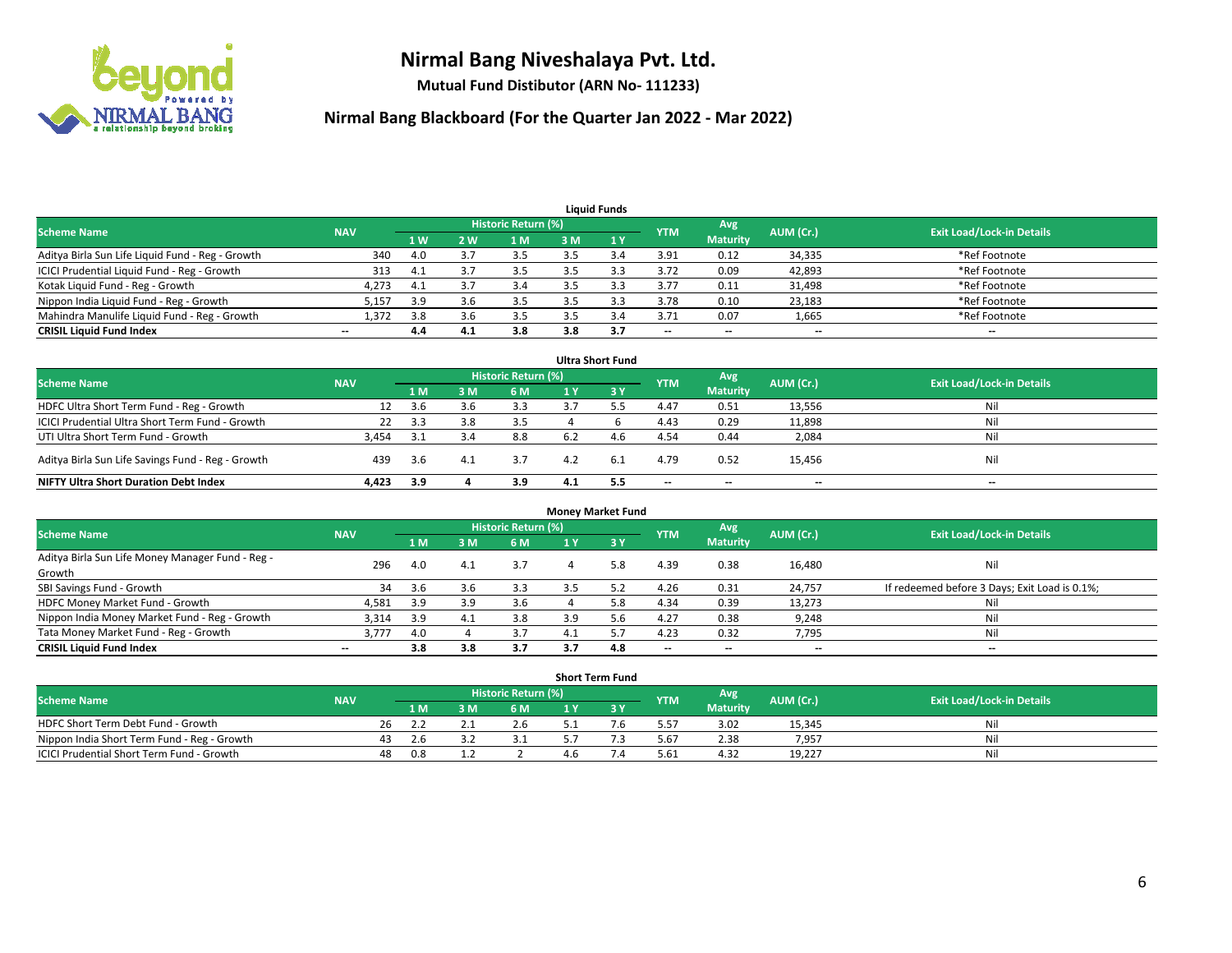

**Mutual Fund Distibutor (ARN No- 111233)**

| <b>Low Duration Fund</b>                          |            |     |              |                     |     |                               |            |                 |           |                                  |  |  |  |
|---------------------------------------------------|------------|-----|--------------|---------------------|-----|-------------------------------|------------|-----------------|-----------|----------------------------------|--|--|--|
| <b>Scheme Name</b>                                | <b>NAV</b> |     |              | Historic Return (%) |     |                               | <b>YTM</b> | Avg             | AUM (Cr.) | <b>Exit Load/Lock-in Details</b> |  |  |  |
|                                                   |            | 1 M | 3M           | 6 M                 | 1 Y | $\overline{3}$ $\overline{V}$ |            | <b>Maturity</b> |           |                                  |  |  |  |
| <b>HDFC Low Duration Fund - Growth</b>            | 47         | 3.2 | 3.1          | 2.9                 | 4.2 | 6.2                           | 4.92155    | 2.35            | 18,438    | Nil                              |  |  |  |
| ICICI Prudential Savings Fund - Reg - Growth      | 432        | 2.6 | 1.6          |                     | 4.1 | 6.5                           | 4.96       | 5.65            | 24,605    | Nil                              |  |  |  |
| Nippon India Low Duration Fund - Reg - Growth     | 3,041      | 3.1 | 3.8          | 3.5                 | 4.5 |                               | 4.95       | 0.83            | 10,958    | Nil                              |  |  |  |
| Mirae Asset Savings Fund - Regular Savings Plan - | 1.838      | 2.8 | 2.9          | 2.6                 | 3.4 | 4.8                           | 4.34       | 0.57            | 782       | Nil                              |  |  |  |
| Growth                                            |            |     |              |                     |     |                               |            |                 |           |                                  |  |  |  |
| Kotak Low Duration Fund - Std - Growth            | 2,721      | 2.3 | $\mathbf{z}$ | 2.6                 |     | 6.3                           | 5.08       | 2.16            | 9,221     | Nil                              |  |  |  |

| <b>Banking &amp; PSU Bond Funds</b>                 |            |    |      |  |                     |     |        |            |                 |           |                                  |  |  |
|-----------------------------------------------------|------------|----|------|--|---------------------|-----|--------|------------|-----------------|-----------|----------------------------------|--|--|
| <b>Scheme Name</b>                                  | <b>NAV</b> |    |      |  | Historic Return (%) |     |        | <b>YTM</b> | Avg             | AUM (Cr.) | <b>Exit Load/Lock-in Details</b> |  |  |
|                                                     |            |    | 1 M. |  | 6 M                 |     |        |            | <b>Maturity</b> |           |                                  |  |  |
| HDFC Banking and PSU Debt Fund - Reg - Growth       |            | 19 |      |  | 2.5                 |     |        | 5.53       | 3.45            | 7.744     | Nil                              |  |  |
| Tata Banking & PSU Debt Fund - Reg - Growth         |            |    |      |  | 2.7                 | ı.h | $\sim$ | 5.12       | 1.90            | 368       | Nil                              |  |  |
| Kotak Banking and PSU Debt Fund - Reg - Growth      |            |    |      |  |                     |     |        | 5.68       | 4.55            | 8,981     | Nil                              |  |  |
| Nippon India Banking & PSU Debt Fund - Reg - Growth |            |    |      |  | 2.8                 |     | חי     | 5.43       | 3.17            | 4.745     | Nil                              |  |  |

| <b>Corporate Bond Funds</b>                         |            |     |     |                            |     |                |            |                        |           |                                  |  |
|-----------------------------------------------------|------------|-----|-----|----------------------------|-----|----------------|------------|------------------------|-----------|----------------------------------|--|
| <b>Scheme Name</b>                                  | <b>NAV</b> |     |     | <b>Historic Return (%)</b> |     |                | <b>YTM</b> | Avg<br><b>Maturity</b> | AUM (Cr.) | <b>Exit Load/Lock-in Details</b> |  |
|                                                     |            | 1 M | 3 M | 6 M                        |     | -3 Y           |            |                        |           |                                  |  |
| ICICI Prudential Corporate Bond Fund - Reg - Growth | 24         | 1.1 | 0.9 | 2.2                        | 4.7 | $^{\prime}$ .5 | 5.54       | 4.95                   | 17,480    | Nil                              |  |
| IDFC Corporate Bond Fund - Reg - Growth             | 16         | 2.0 |     | 2.5                        | 5.4 |                | 5.28       | 2.07                   | 19,500    | Nil                              |  |
| HDFC Corporate Bond Fund - Growth                   | 26         | 2.5 |     | 2.6                        | 5.7 |                | 5.59       | 4.33                   | 25,999    | Nil                              |  |
| Kotak Corporate Bond Fund - Std - Growth            | 3.026      | 2.3 |     | 2.7                        | 52  |                | 5.3        | 2.76                   | 11,556    | Nil                              |  |
| Axis Corporate Debt Fund - Reg - Growth             | 14         |     |     | 2.8                        | 4.9 | 6.5            | 5.4        | 2.52                   | 4,629     | Nil                              |  |

|                                            |            |                     |     |     |     |     | <b>Credit Risk Fund</b> |            |                 |           |                                                                       |
|--------------------------------------------|------------|---------------------|-----|-----|-----|-----|-------------------------|------------|-----------------|-----------|-----------------------------------------------------------------------|
| <b>Scheme Name</b>                         | <b>NAV</b> | Historic Return (%) |     |     |     |     |                         |            | Avg             | AUM (Cr.) | <b>Exit Load/Lock-in Details</b>                                      |
|                                            |            |                     | 1 M | ያ M | 6 M | 1 Y | <b>3Y</b>               | <b>YTM</b> | <b>Maturity</b> |           |                                                                       |
| ICICI Prudential Credit Risk Fund - Growth |            | 25                  | 0.8 | 4.4 | 4.7 | 6.9 | 8.3                     | 6.84       | 2.69            | 8,420     | If redeemed before 1 Year; Exit Load is 1%;                           |
| HDFC Credit Risk Debt Fund - Reg - Growth  |            | 19                  | 1.9 |     | 3.8 |     | 8.5                     | 6.66       | 3.18            | 8,984     | If redeemed before 12 Month; Exit Load is 1%; If redeemed bet. 12     |
|                                            |            |                     |     |     |     |     |                         |            |                 |           | Month to 18 Month; Exit Load is 0.5%;                                 |
| SBI Credit Risk Fund - Growth              |            |                     |     |     |     |     |                         |            |                 |           | If redeemed before 12 Month; Exit Load is 3%; If redeemed bet. 12     |
|                                            |            | 36                  | 2.9 |     | 3.6 |     | 6.7                     | 6.43       | 1.98            |           | 3,231 Month to 24 Month; Exit Load is 1.5%; If redeemed bet. 24 Month |
|                                            |            |                     |     |     |     |     |                         |            |                 |           | to 36 Month; Exit Load is 0.75%;                                      |